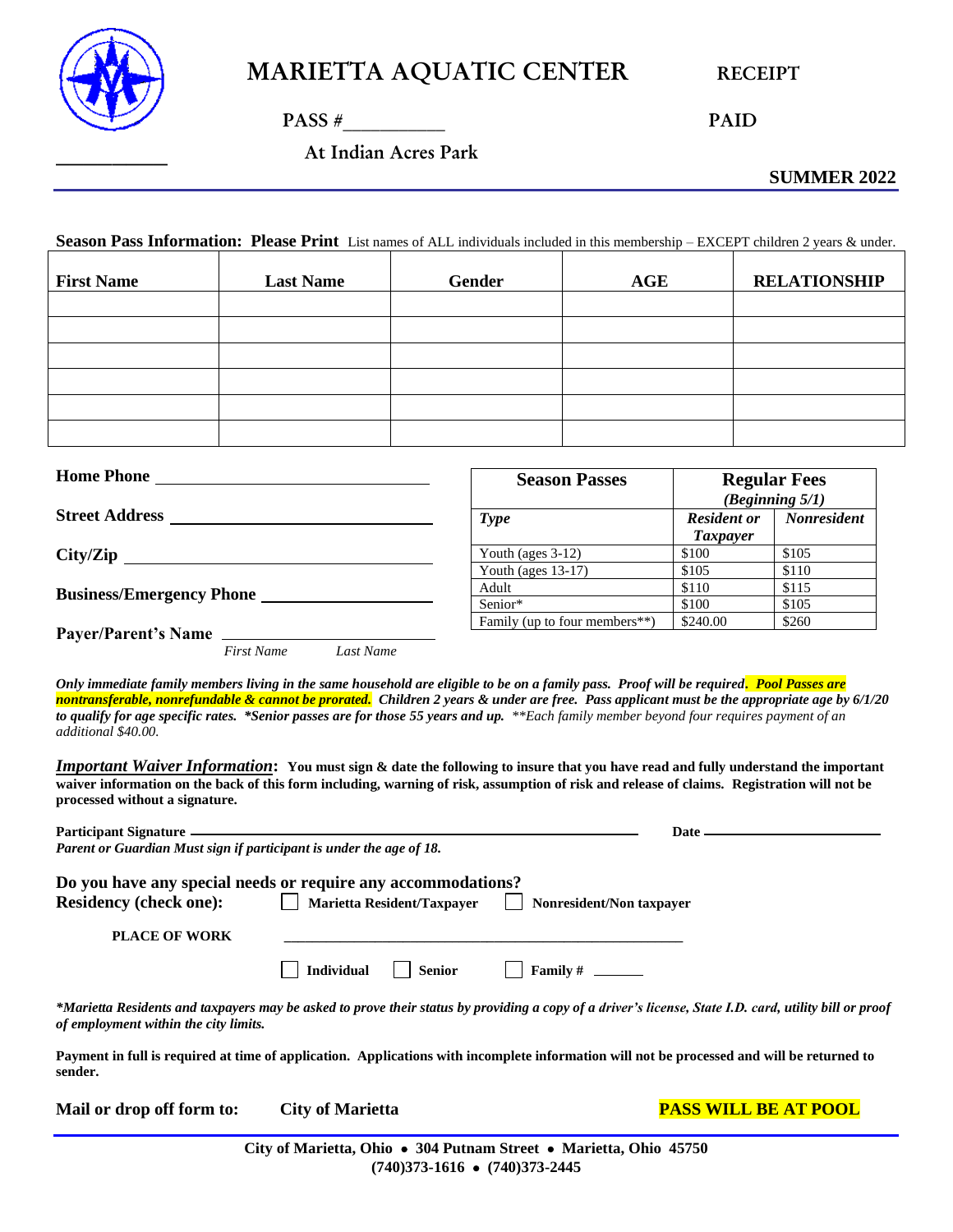

PASS # PAID

At Indian Acres Park

**SUMMER 2022**

**Recreation Department 304 Putnam Street Marietta, Ohio 45750**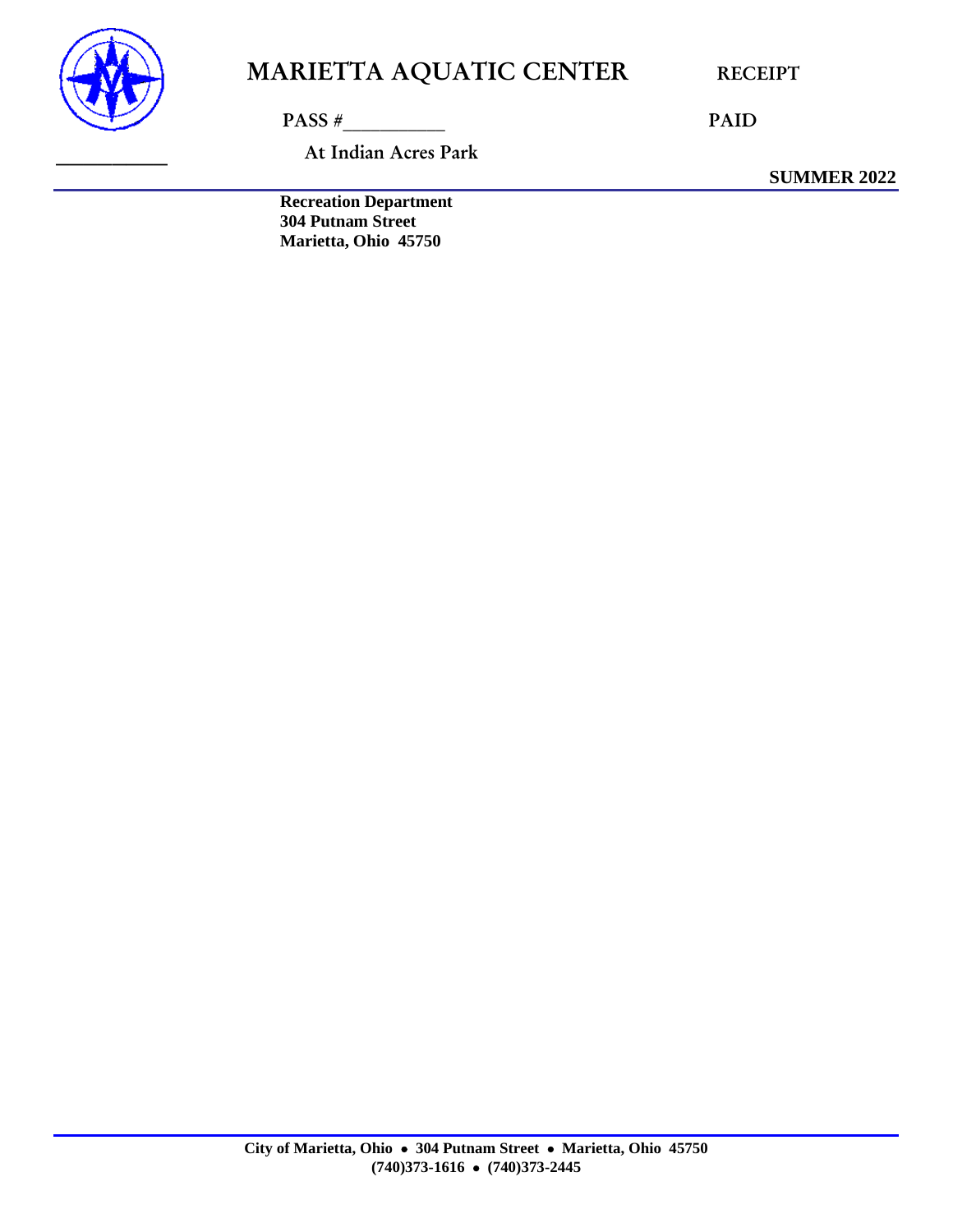

 $PASS \#$  PAID

\_\_\_\_\_\_\_\_ At Indian Acres Park

**SUMMER 2022**

#### **Important Information**

The City of Marietta, Ohio is committed to providing the safe aquatic facilities and programs and holds the safety of participants in high regard. The City continually strives to reduce such risks and insists that all participants follow safety rules and instructions that are designed to protect the participant's safety. However, participants and parents/guardians of minors engaged in aquatic activities must recognize that there is an inherent risk of injury. Swimming and other aquatic activities challenge and engage the physical, mental and emotional resources of each participant. However, despite careful and proper preparation, instruction, medical advice, conditioning and equipment there is still a risk of serious injury and it must be recognized that it is impossible for the City of Marietta to guarantee absolute safety.

**Aquatic Center Waiver**

You are solely responsible for determining if you or your minor child/ward are physically fit and/or adequately skilled for the activities associated with this Pool Pass. It is always advisable, especially if the participant is pregnant, disabled in any way or recently suffered an illness, injury or impairment, to consult a physician before undertaking any physical/aquatic activity.

**Please understand and recognize that lifeguards are not responsible for providing supervision or assessing your swimming skills or that of your minor child; rather, lifeguards are responsible for enforcing safety rules and responding to emergencies. Adult pool pass holders and parents of minor pool pass holders are solely responsible for supervision of any and all activities contemplated by this agreement. Additionally, children 12 years of age and younger must be supervised at all times by a responsible person, 16 years of age or older.**

#### **WAIVER AND RELEASE OF ALL CLAIMS AND ASSUMPTION OF RISK**

Please read this form carefully and be aware that in consideration for this Pool Pass, you will be expressly assuming the risk and legal liability and waiving and releasing all claims for injuries, damages or loss which you or your minor child/ward might sustain as a result of participating in any and all activities connected with and associated with the use of the Marietta Aquatic Park facilities and programs.

I recognize and acknowledge that there are certain inherent risks of physical injury to patrons of aquatic facilities, and I voluntarily agree to assume the full risk of any injuries, damages or loss, regardless of severity that my minor child/ward or I sustain as a result of participating in any and all activities and programs connected with or associated with this Pool Pass. I further recognize and agree that lifeguards and other aquatic staff are not responsible for supervising my activities or the activities of my minor child(ren) and I agree that I am solely responsible for supervising my minor children and/or assessing whether my children are physically fit and/or adequately skilled for aquatic activities. I additionally agree to supervise any children ages 12 and under at all times.

I further agree to waive and relinquish all claims I, or minor child/;ward may have (or accrue to me or my child/ward) as a result of the use of the Marietta Aquatic Center's facilities and programs against the City of Marietta, including its officials, agents, volunteers and employees (hereinafter collectively referred as "City").

I do hereby fully release and forever discharge the City of Marietta from any and all claims for injuries, damages or loss that my minor child/ward or I may have or which my accrue to me or my minor child/ward and arising out of, connected with, or in any way associated with use of the Marietta Aquatic Center facilities and programs.

This Pass is non-transferable.

**CLOSING POLICY**